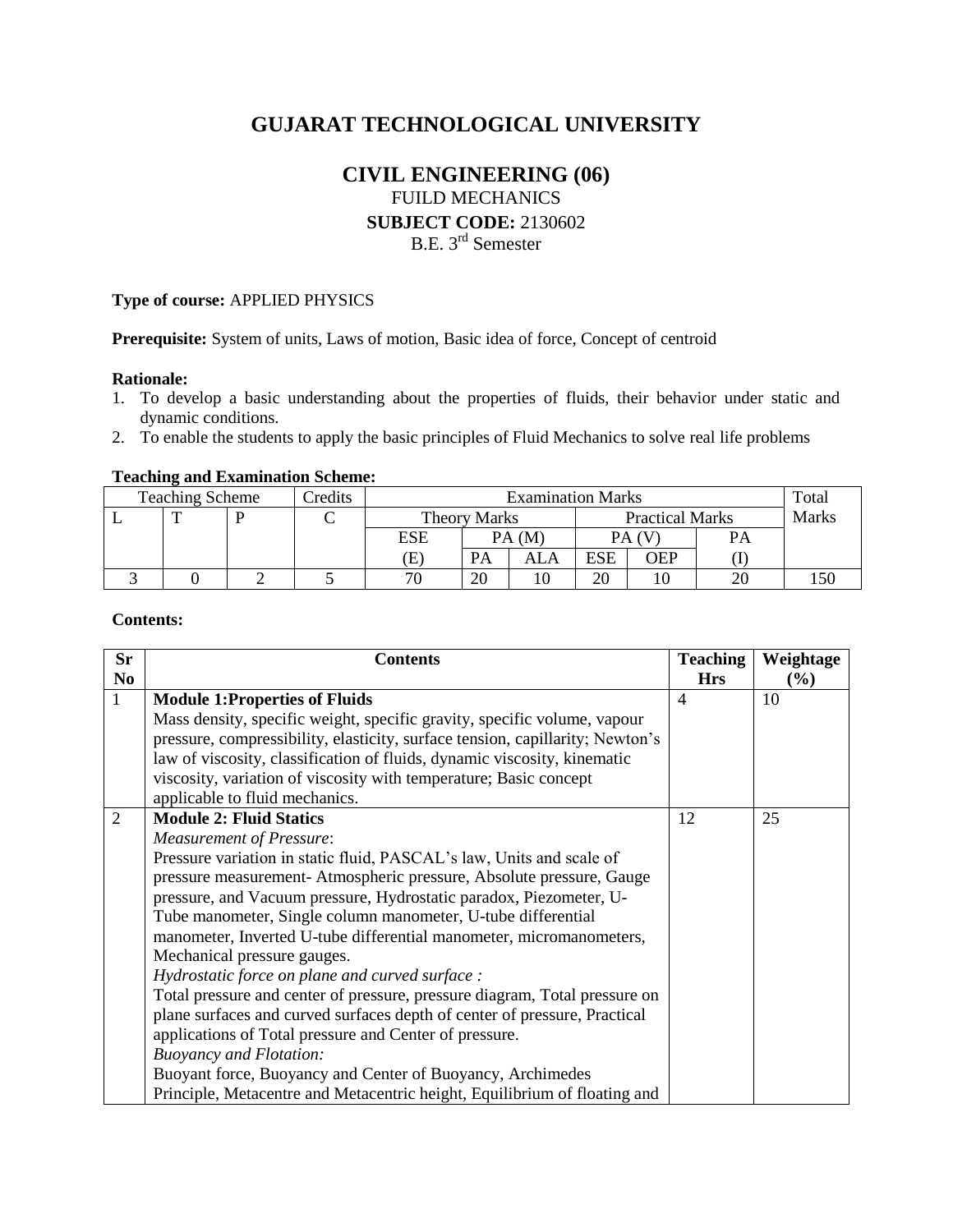|                | submerged bodies, Metacentric height evaluation -theorectical and          |                |    |
|----------------|----------------------------------------------------------------------------|----------------|----|
|                | experimental method, Oscillation of floating body                          |                |    |
|                | Fluids in Relative Equilibrium:                                            |                |    |
|                | Static fluid subjected to uniform linear acceleration, Liquid containers   |                |    |
|                | subjected to constant horizontal acceleration, Liquid containers subjected |                |    |
|                | to constant vertical acceleration, Liquid containers subjected to constant |                |    |
|                | rotation.                                                                  |                |    |
| $\overline{3}$ | <b>Module 3: Fluid Kinematics</b>                                          | 6              | 10 |
|                | Fluid flow methods of analysis of fluid motion, Streamlines, Path lines,   |                |    |
|                | Streak lines and Stream tubes. Types of fluid flow-Steady and unsteady     |                |    |
|                | flow, Uniform and non-uniform flow, Laminar and turbulent flow,            |                |    |
|                | Reynolds number, Reynolds experiment, Rotational and Irrotational flow,    |                |    |
|                | Subcritical, critical and Supercritical flow, Compressible and             |                |    |
|                | Incompressible flow, One, Two and three dimensional flow, Circulation      |                |    |
|                | and vorticity, Velocity potential and stream function, flow net, Source,   |                |    |
|                | Sink and Doublet.                                                          |                |    |
| $\overline{4}$ | <b>Module 4: Fluid Dynamics</b>                                            | 3              | 10 |
|                | Euler's equation, Bernoulli's equation, Energy correction factor           |                |    |
|                |                                                                            |                |    |
| 5              | <b>Module 5: Flow Measuring Devices</b>                                    | 8              | 25 |
|                | Measurement of discharge- Venturimeter, Orificemeter, Nozzlemeter,         |                |    |
|                | Rotometer. Measurement of velocity-Pitot tube. Orifice-classification.     |                |    |
|                | Flow through reservoir opening i.e. orifice, trajectory of free jet,       |                |    |
|                | hydraulic coefficients, Experimental determination of hydraulic            |                |    |
|                | coefficients, Small and large orifice, Time of emptying a tank with        |                |    |
|                | orifice. Mouthpiece-classification, External cylindrical mouthpiece,       |                |    |
|                | Convergent -divergent mouthpiece, Borda's mouthpiece. Notches and          |                |    |
|                | weirs-discharge over rectangular notch and triangular notch. Velocity of   |                |    |
|                | approach, End Contractions. Cippoletti notch. Time of emptying a tank      |                |    |
|                | with notch or weir, Ventilation of weir, Sutro weir.                       |                |    |
| 6              | <b>Module 6: Flow Immersed Past Bodies</b>                                 | $\overline{4}$ | 10 |
|                | Drag and lift, Types of drag, Drag on sphere, cylinder, flat plate and     |                |    |
|                | Airfoil, Karman vortex street, Effect of drag, Development of lift,        |                |    |
|                | Magnus effect, Circulation and lift characteristics of airfoils.           |                |    |
| $\overline{7}$ | <b>Module 7 Compressible Flow</b>                                          | 5              | 10 |
|                | Basic equations, Mach number, Mach cone, Area-velocity relationship,       |                |    |

## **Reference Books:**

- 1. Engineering Fluid mechanics, K.L. Kumar, 8<sup>th</sup> Edition S. Chand & Company Ltd.
- 2. Hydraulics and Fluid Mechanics, P.M. Modi and S.M. Seth, Standard Book House
- 3. Theory and Applications of Fluid Mechanics, K. Subramanya, Tata McGraw Hill.
- 4. Fluid Mechanics, A.K. Jain, 4<sup>th</sup> edition, Khanna Publishers.

# **Course Outcomes:**

After successful completion of the course the students shall be able to:

1. Describe types of fluid and determine their properties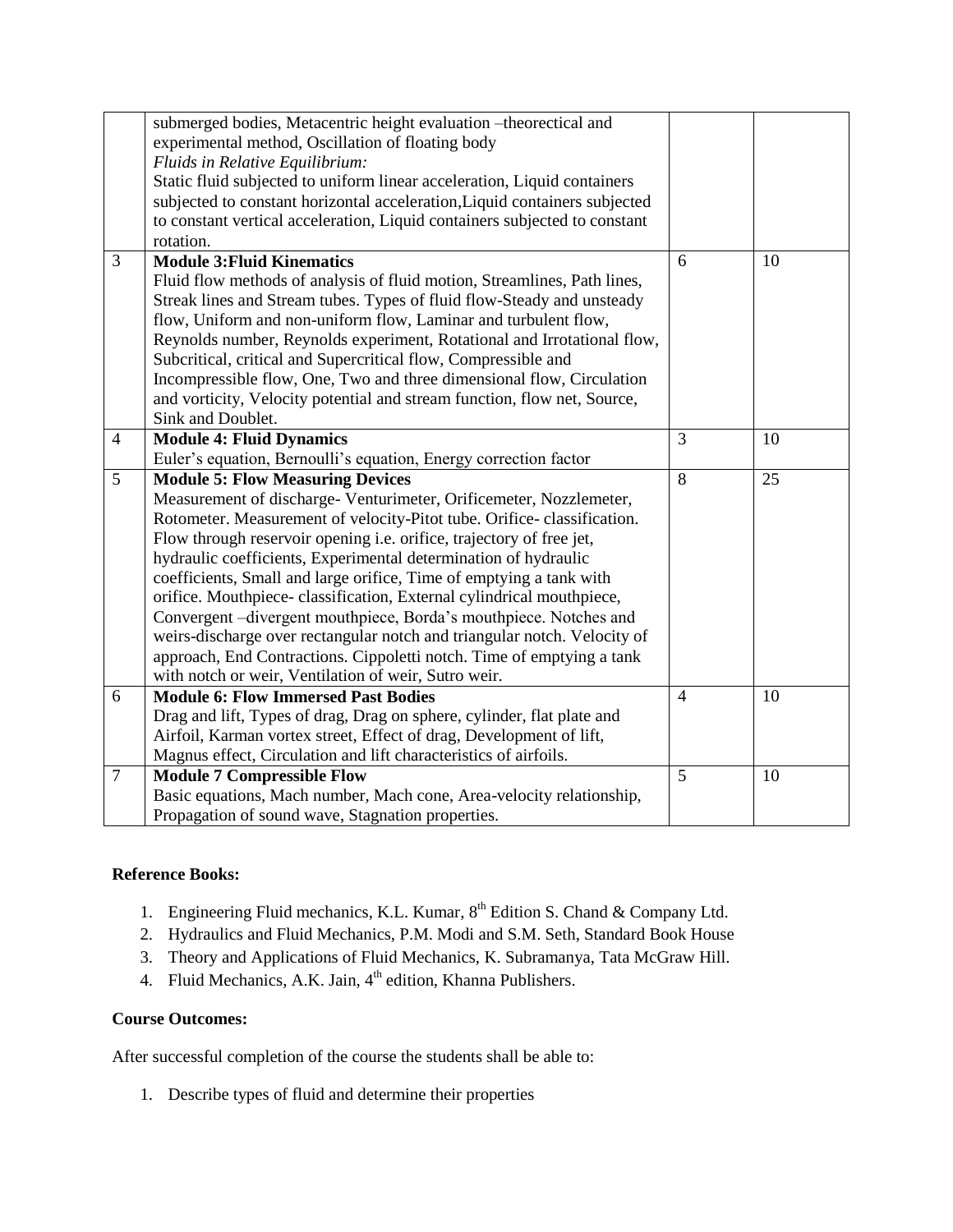- 2. Measure pressure and calculate hydrostatic pressures and forces on flat/curved surfaces
- 3. Analyze forces on floating and immersed bodies and understand fluids in relative equilibrium
- 4. Know the basics of fluid kinematics and dynamicsand understand and apply the Bernoulli principle.
- 5. Calibrate fluid flow measuring devices like venturimeter, orificemeter, notches, orifice, mouthpieces.
- 6. Understand the concept of drag and lift on various objects.
- 7. Know the basics of compressible fluid flow.

## **List of Practicals:**

Students will have to perform following experiments in laboratory and prepare the laboratory manual. The students will have to solve atleast five examples and related theory from each topic as an assignment/tutorial.

- Measurement of viscosity (Verification of Stokes law)
- Study of pressure measurement devices
- Hydrostatic force and center of pressure on flat/curved surfaces
- Stability of Floating body
- Study Characteristics of Laminar and Turbulent flows (Reynolds experiment)
- Verification of Bernoulli Theorem
- Determine Hydraulic coefficients of a small circular orifice.
- Calibration of flow measuring devices (Venturimeter, Orificemeter)
- Calibration of Rectangular and V notch.
- Drag on immersed objects.

## **Design based/open ended problem**

- 1. Measurement of capacity of storage tanks
- 2. Measurement of viscosity of different fluids
- 3. Measurement of pressure and discharge in pipe flow
- 4. Comparison of time of emptying a tank computed theoretically and actually observed (Using mouth pieces, orifices).
- 5. For the college building/ department determine the pressure head,peizometric head from a water tank at a point of interest in flow system.
- 6. Measurement of pressure in aninflated tube.
- 7. Prepare working model for falling sphere viscometer, stability of floating bodies
- 8. Prepare working models of different types of gates for storing water/liquid in a tank/reservoir.
- 9. Prepare working models of different types of notches, weirs, and orifice.
- 10. Estimate the time to empty the water /liquid tank of different shapes with orifice.
- 11. Estimate drag force on objects (like advertisement display board,) or design of a parachute etc.
- 12. Any other related problem framed by college faculty.

# **Major Equipments:**

1. Viscometer